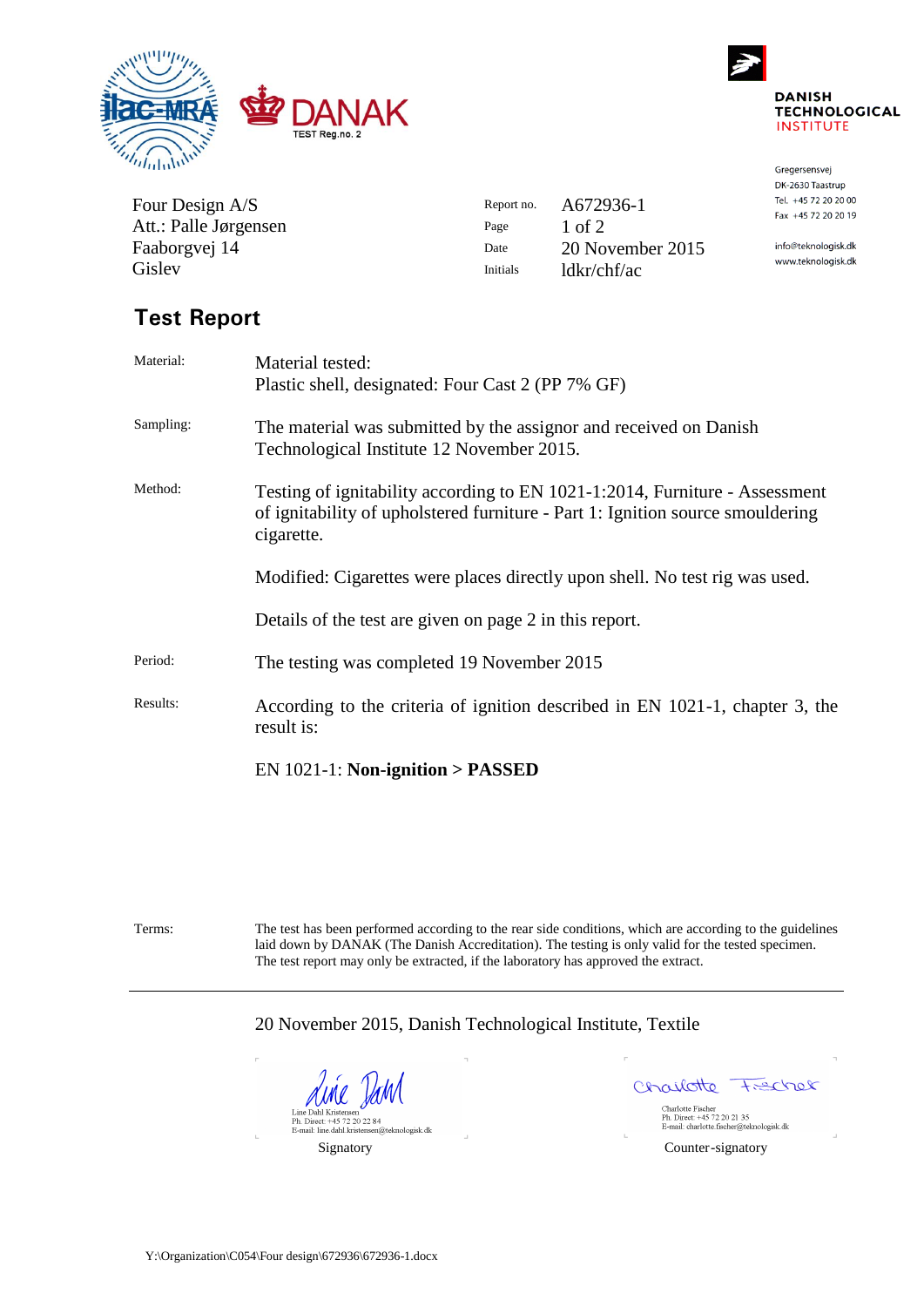| Report No. | A672936-1 |
|------------|-----------|
| Page       | 2 of 2    |

Material under test: Material tested: Plastic shell, designated: Four Cast 2 (PP 7% GF)

Results, continued: The test results relate only to the ignitability of the combination of materials under the particular conditions of test; they are not intended as a means of assessing the full potential fire hazard of the materials in use.

| Test method:             | EN 1021-1:2014.                |  |  |
|--------------------------|--------------------------------|--|--|
| Ignition source:         | Smouldering cigarette.         |  |  |
| Conditioning atmosphere: | $23\pm2$ °C / 50 $\pm$ 5 % RH. |  |  |

TEST Reg. No. 2

### **Test result: Non-ignition > PASS**

|                                        | <b>Cigarette</b> |                |                |  |
|----------------------------------------|------------------|----------------|----------------|--|
| <b>Smouldering criteria</b>            | Test 1           | Test 2         | Test 3         |  |
| Unsafe escalating combustion (3.1.a)   | N <sub>0</sub>   | N <sub>0</sub> | N <sub>0</sub> |  |
| Test assembly largely consumed (3.1.b) | N <sub>0</sub>   | N <sub>0</sub> | N <sub>0</sub> |  |
| Smoulders to extremities (3.1.c)       | N <sub>0</sub>   | N <sub>0</sub> | N <sub>0</sub> |  |
| Smoulders through thickness (3.1.c)    | N <sub>0</sub>   | N <sub>0</sub> | N <sub>0</sub> |  |
| Smoulders more than 1 hour (3.1.d)     | N <sub>0</sub>   | N <sub>0</sub> | N <sub>0</sub> |  |
| Progressive smouldering on final       | N <sub>0</sub>   | N <sub>0</sub> | N <sub>0</sub> |  |
| examination (3.1.e)                    |                  |                |                |  |
| <b>Flaming criteria</b>                |                  |                |                |  |
| Any flames initiated by smouldering    | N <sub>0</sub>   | No             | No             |  |
| source $(3.2)$                         |                  |                |                |  |
| Self-extinguishing of the cigarettes   | N <sub>0</sub>   | N <sub>o</sub> | N <sub>0</sub> |  |
| before smouldering entire length       |                  |                |                |  |

Comments: Modified test method. Cigarettes were placed directly upon shell. No test rig was used. See photo at Annex 1. Before testing the sample was **not** subjected to the water soaking and drying

procedure described in EN 1021-1, annex D.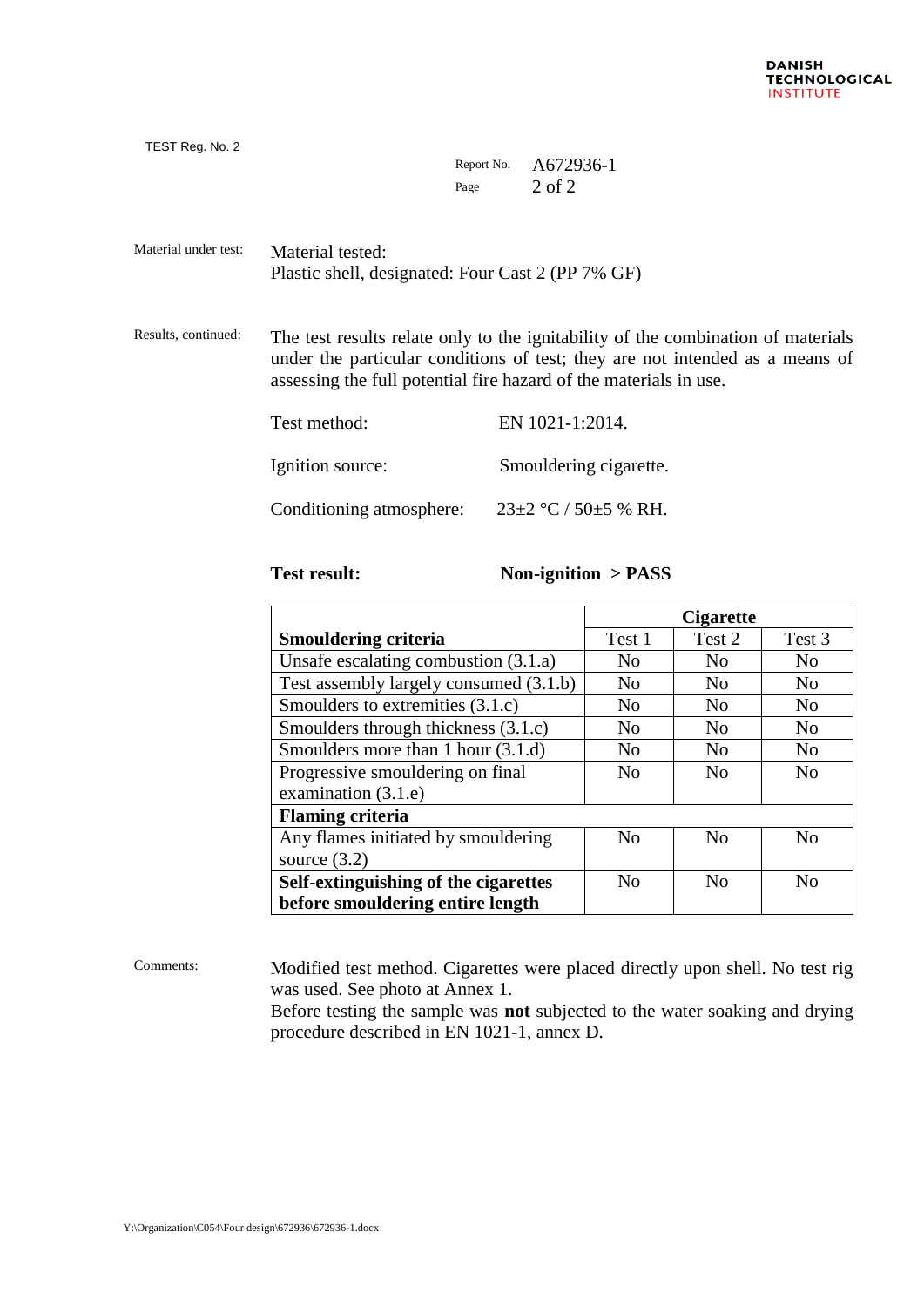DANISH<br>TECHNOLOGICAL<br>INSTITUTE

## **Photo:**